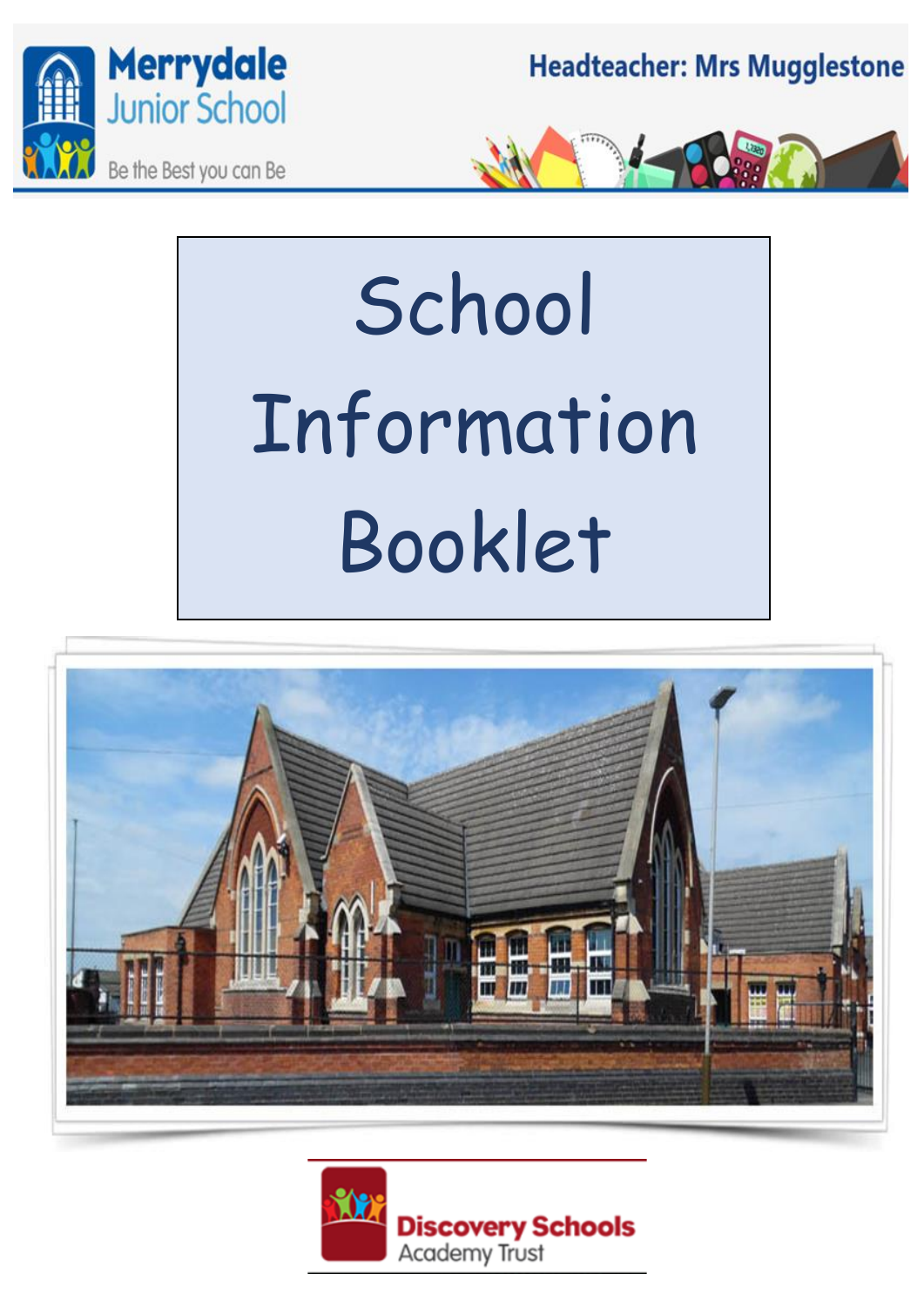

Dear Parents/Carers

We are very excited to welcome you and your children to Merrydale Junior School!

We have tried to include everything that we think that you may need to know on a day to day basis, but if there is more information or you have any questions at all, please do not hesitate to contact our Office Team who will be happy to assist you. More detailed information can be found in the school prospectus.

Please never worry about dropping off forgotten items or passing important messages to us as we are here to help you!

Our philosophy is one of working in partnership with you to support your child to 'Be the best you can be' during their time at Merrydale.

We aim for our school to be a friendly, caring place and to ensure that your child receives the best possible education during their time with us. We want all our pupils to feel safe and to enjoy coming to school and we look forward to getting to know your children and you as parents/carers.

Mrs Mugglestone Head Teacher

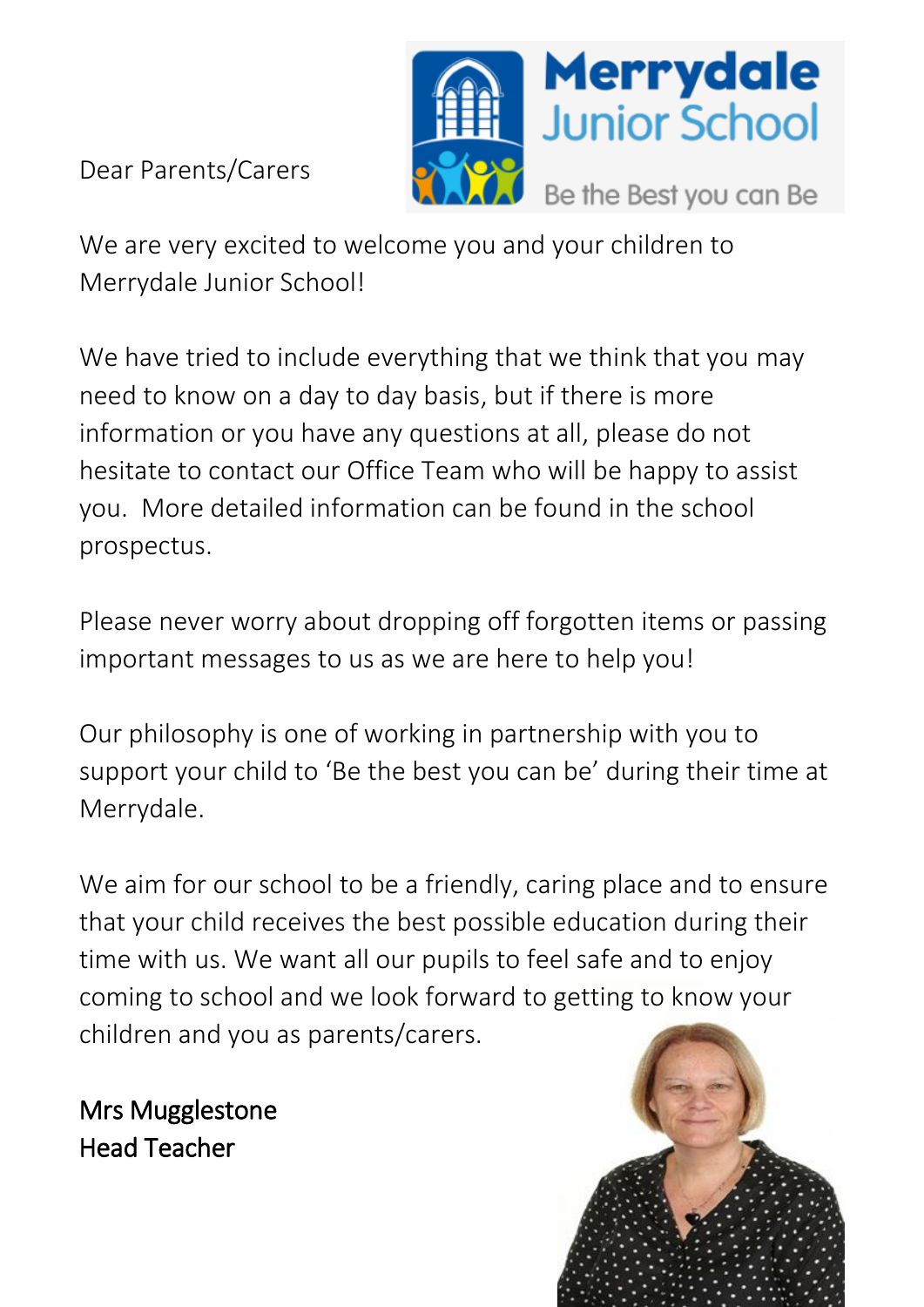### **School Times**

| School Doors Open              | 8:45am |
|--------------------------------|--------|
| <b>Registration</b>            | 8:55am |
| <b>Collect from Playground</b> | 3:20pm |

Morning

| <b>Activity</b>                    | <b>Time</b>           |
|------------------------------------|-----------------------|
| Breakfast Club - Dining Hall       | $7:30$ am – 8:00am    |
| <b>Enter through School Office</b> |                       |
| Reading Club - Dining Hall         | $8:00$ am – $8:30$ am |
| Enter through School Office        |                       |
| <b>School Gates Open</b>           | 8:30am                |
| Hastings Road/Claydon Road         | 9:00am                |
| <b>School Gates Close</b>          |                       |
| <b>Hastings Road Path Gate</b>     | 9:10am                |
| Closed by the Infant School        |                       |

### Afternoon

| <b>Activity</b>                  | <b>Time</b>        |
|----------------------------------|--------------------|
| <b>ALL School Gates Open</b>     | 3:00 <sub>pm</sub> |
| <b>Hastings Road School Gate</b> | 3:45 <sub>pm</sub> |
| <b>Hastings Road Path Gate</b>   |                    |
| <b>Dining Hall</b>               |                    |
| ALL will be locked               |                    |
| <b>Claydon Road School Gates</b> | 4:30 <sub>pm</sub> |
| After Club Collection            |                    |



Children attending Century, reading in the dining hall, helping teachers, etc, will need to come into school via the front entrance and sign in on clipboard at reception, so we have a record that they are in the building and on school site. Pupils attending an afterschool club must collect any lunch boxes before going to their club.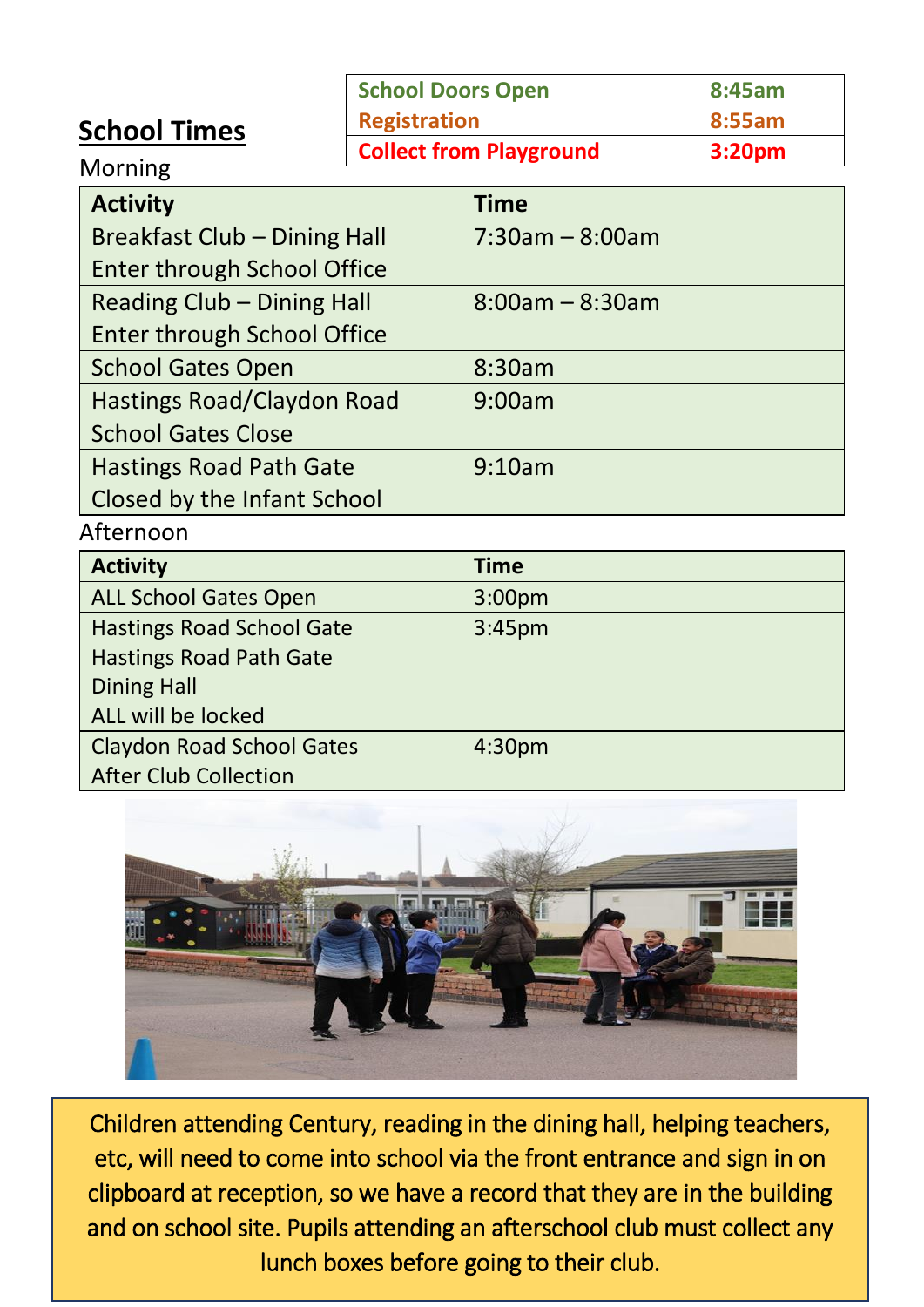# Dropping off and Collecting from School

There are multiple teachers in the playground from 8:30am, we would be grateful if Parents/Carers could ensure that their children are supervised before this time. Our doors open at 8.45am and teachers and teaching assistants will be in class from that time. Our children are expected to be ready to learn by 8.55am which is when the register opens. Lessons start promptly after registration.

If you need to speak to the Teacher, and it is not urgent, please could you make an appointment via the School Office.

Children should be collected promptly from the playground wen school finishes at 3:20pm.

## Lateness

Persistent lateness is very detrimental to children's attainment, so please ensure your child arrives in school on time, but if you are late you must enter the school through the school office. This is very important so that your child receives a registration mark and we are aware that they are in the building, we also need to take your child's lunch order (this must be done before 10am).

# Medical Appointments

Medical Appointments should be made at times that do not disrupt their school day, preferably after school where possible.

If your child is going to be late because of a medical appointment, we do need to see proof of the appointment. We need to be made aware of the appointment as soon as possible. We also need to know what your child is having for lunch so this can be ordered for them as we are unable to order lunches after 10am.

If you need to collect your child during the school day for an appointment, we need you to provide proof of the appointment. You need to collect your child from the school office and sign them out on the smart screen in reception.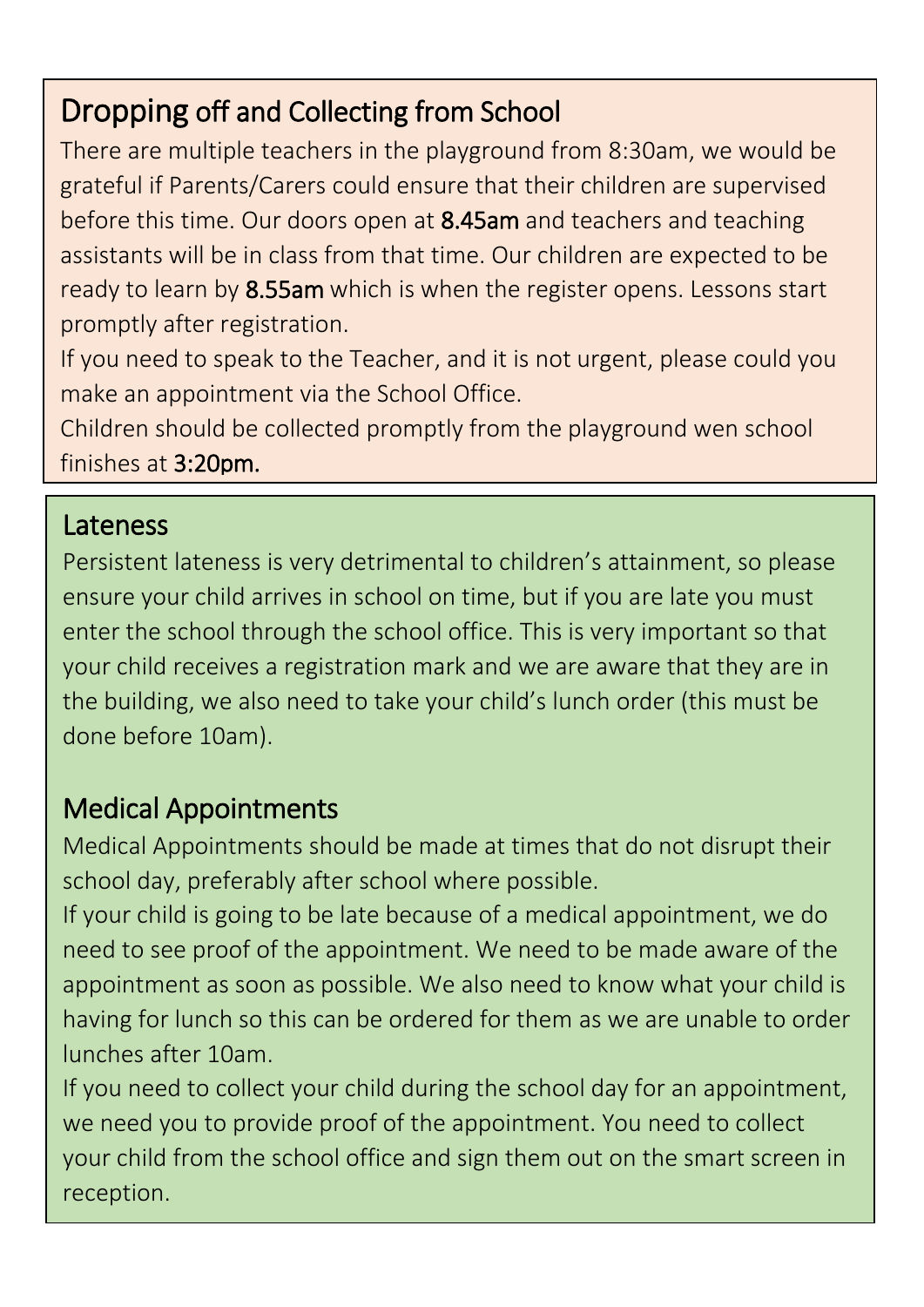# Our School Uniform

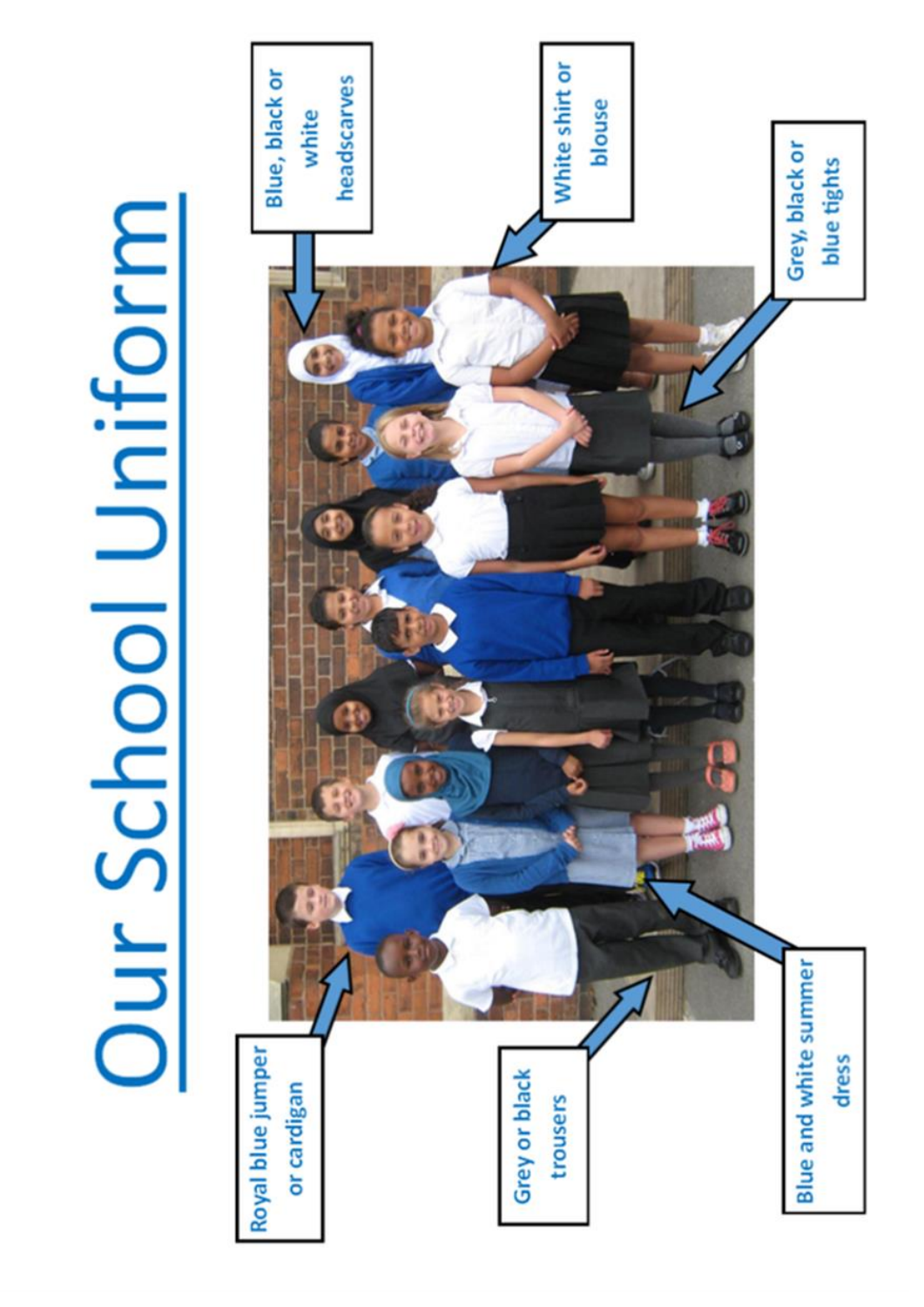### **Break Time – Snacks & Tuck Shop**

Break time is at 10:30am. If you would like your child to have a snack at this time, we offer a tuck shop selling juice, small bottles of water, cereal, biscuits. Prices range from 10p upwards.

You may also send a healthy snack from home for break time. Snacks must be packed separately from lunches.



### **Medication**

**If your child has any health issues at all, we ask that you make the school aware of these promptly.**

If your child has a long-term condition (i.e. eczema, EpiPen) and needs medication, you can provide this to the School Office. You must complete a medication form and sign to allow a First Aider to administer medication to your child. If your child has asthma it is essential that an inhaler is provided to the school. This MUST be in school every day.

If your child has short term medication, (i.e. antibiotics) we ask that you try to incorporate this into their home day for example. Having a dose before school, after school and before bed. If this cannot be arranged and a dose is needed to be taken during school time, you can attend the school office to do this. Alternatively, with the Head Teachers agreement, you can sign a medication form to allow a First Aider to administer medication to your child. A child **CANNOT** administer their own medication.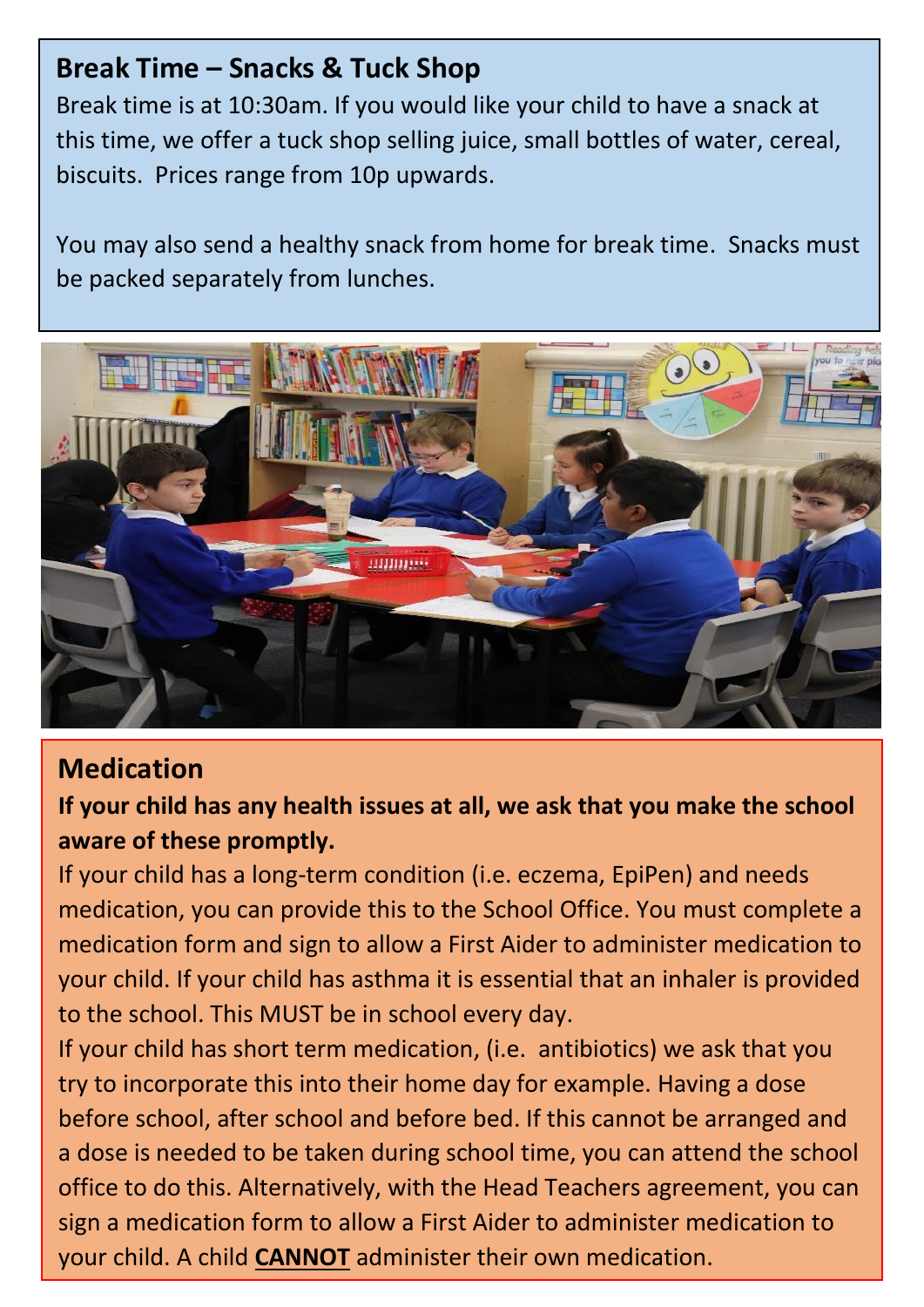# **Illness/Medical Reasons for being absent**

If your child is ill, please call the school office or leave a message on our absence line, 0116 276 7708 option 1. This needs to be done as early as possible. If you have not done this by 9:15am, you will receive an absence text from the school. You must respond to this immediately.

Parents are obliged to advise the reason for their child's absence, as the Local Authority requires every school to record pupil absences as well as attendance records.

If your child has visited a Doctor/Hospital, we may need to see proof of this.

The Education Welfare Officer checks registers each month, monitoring anyone below 95% and will follow up school concerns regarding absence.

### This may result in a penalty notice or legal action being taken. **PE Kit**

PE must be in school each day. It can be taken home to be washed at any time as long as it is back in school the next day ready for use!

- Trainers/Plimsolls
- Black PE Shorts/Joggers
- Plain White Top/ Track Suit

# **Mobile Phones in School**

Children may bring their mobile phone to school, if they are walking to/from school alone or other reasons, BUT they must hand in their phone to the office at the beginning of the day for safe keeping. They can collect their phone from the Office Staff at 3:20pm. We will not be held responsible if a child does not hand in their phone and it is lost/broken.

# **After School Clubs**

Each term we run after school clubs from 3:20pm - 4:30pm. Monday -Thursday. You will receive a club letter at the end of each term stating the clubs that will be running the next term. You must complete the form and return it to the school office as soon as possible as well as making payment on ParentPay to ensure your child's place in the club. Prices vary on the amount of week in the term. This is a great facility for children and Parents/Carers and we encourage children to attend!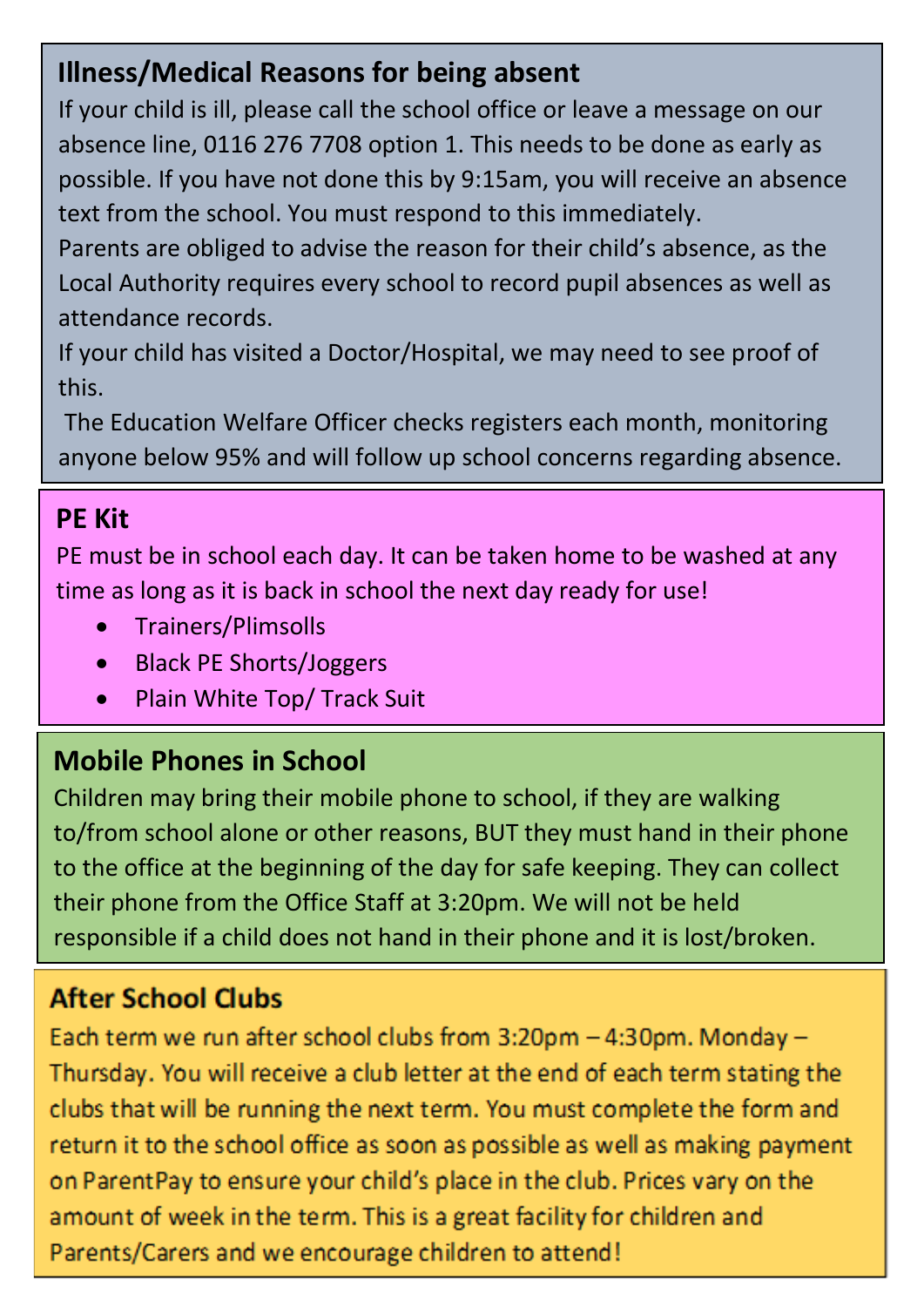

# School Meals – ParentPay

School meals are available daily. 2019 price is £2.25 per day. Meals do have to be paid for in **advance** and a meal will not be provided for your child if your account is not in credit. You pay for your meals via ParentPay. You will receive instructions of how to set up your account and this must be registered before your child attends Merrydale Junior School.

If your child has Packed Lunches from home, you still need to register your ParentPay account as this is the ONLY payment method we have for paying for school dinners, trips, clubs, swimming etc.

If you do not register your account, you will be contacted by the Office Team as all Parents/Carers are expected to do this.

Our menu is on our school website. You can also collect a copy from the School Office.



**Is your child eligible for Free School Meals? Pupil Premium?** If your family is entitled to benefits, your child may be eligible for Free School Meals. You can apply by telephoning 0116 305 6588 or visiting [www.leics.gov.uk/index/education.](http://www.leics.gov.uk/index/education) There are also forms in the school office if you prefer to send your application via post. The Office Staff will be happy to help you complete this.

Once your child qualifies for FSM they will automatically qualify for Pupil Premium, meaning you can get reduced costing on school trips, swimming etc. This continues for 6 years, even if you no longer qualify for FSM in this time!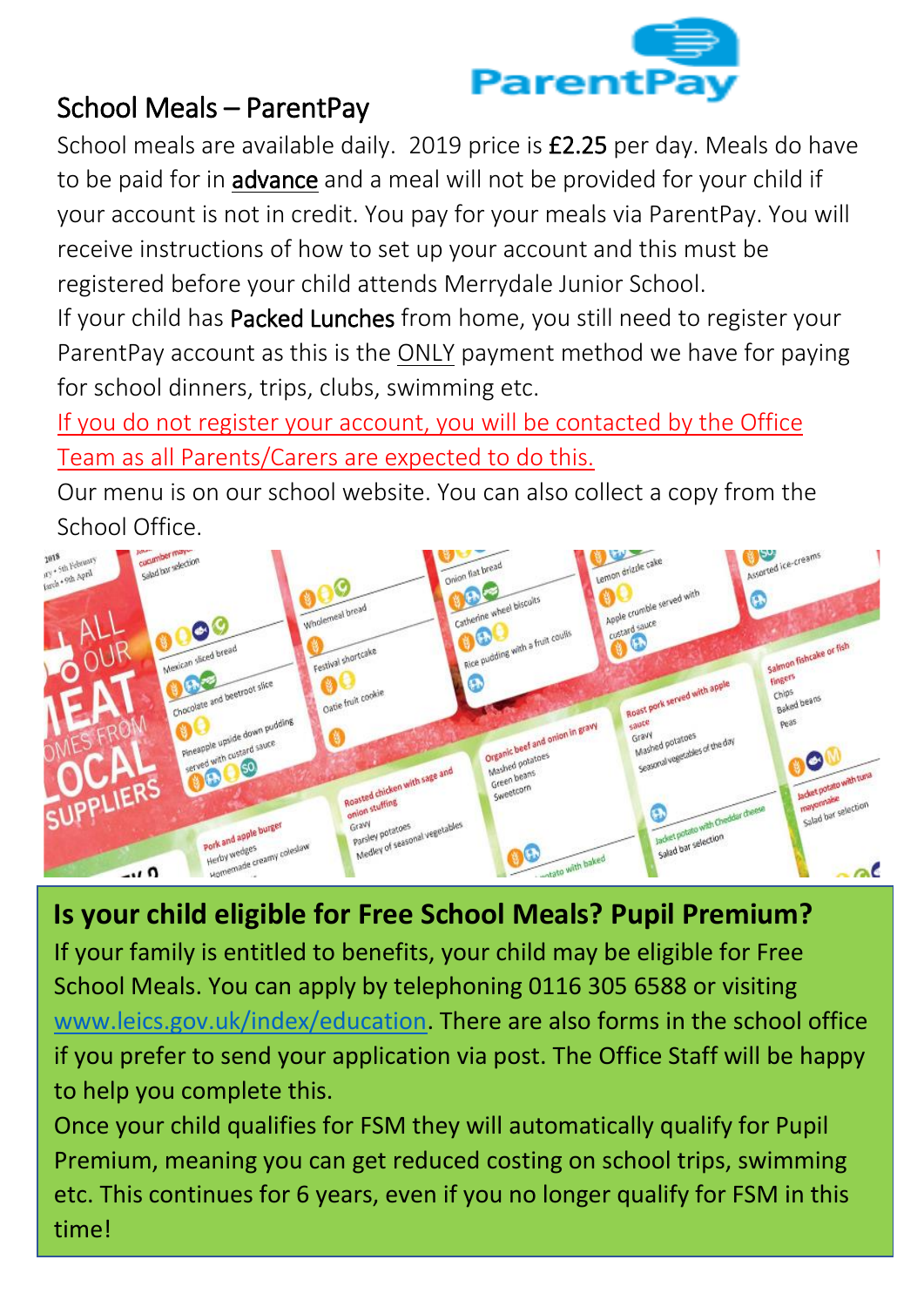### **Breakfast Club – 7:30am – 8:30am**

Children that need to be dropped off early to school can attend Breakfast Club and there is a daily charge for this club, payable via ParentPay. They do receive breakfast of their choice – cereals, toast, fruit juice, etc, in the dining hall. Children need to enter through the office on Claydon Road.



### **Letters & Information**

ww.merrydalejuniors.com

Any time that we have an activity or trip, we will send a letter out to you. If consent is needed, you can return this in paper form or if payment is needed, consent can be completed on ParentPay with payment.

Newsletter are sent out every 2 weeks with lots of useful information for you and we recommend that you do read each one!

At Merrydale Juniors we do also have a blog and twitter account, the information on how to look at these is on the last page of this booklet. You can also find all information including letters on our website.